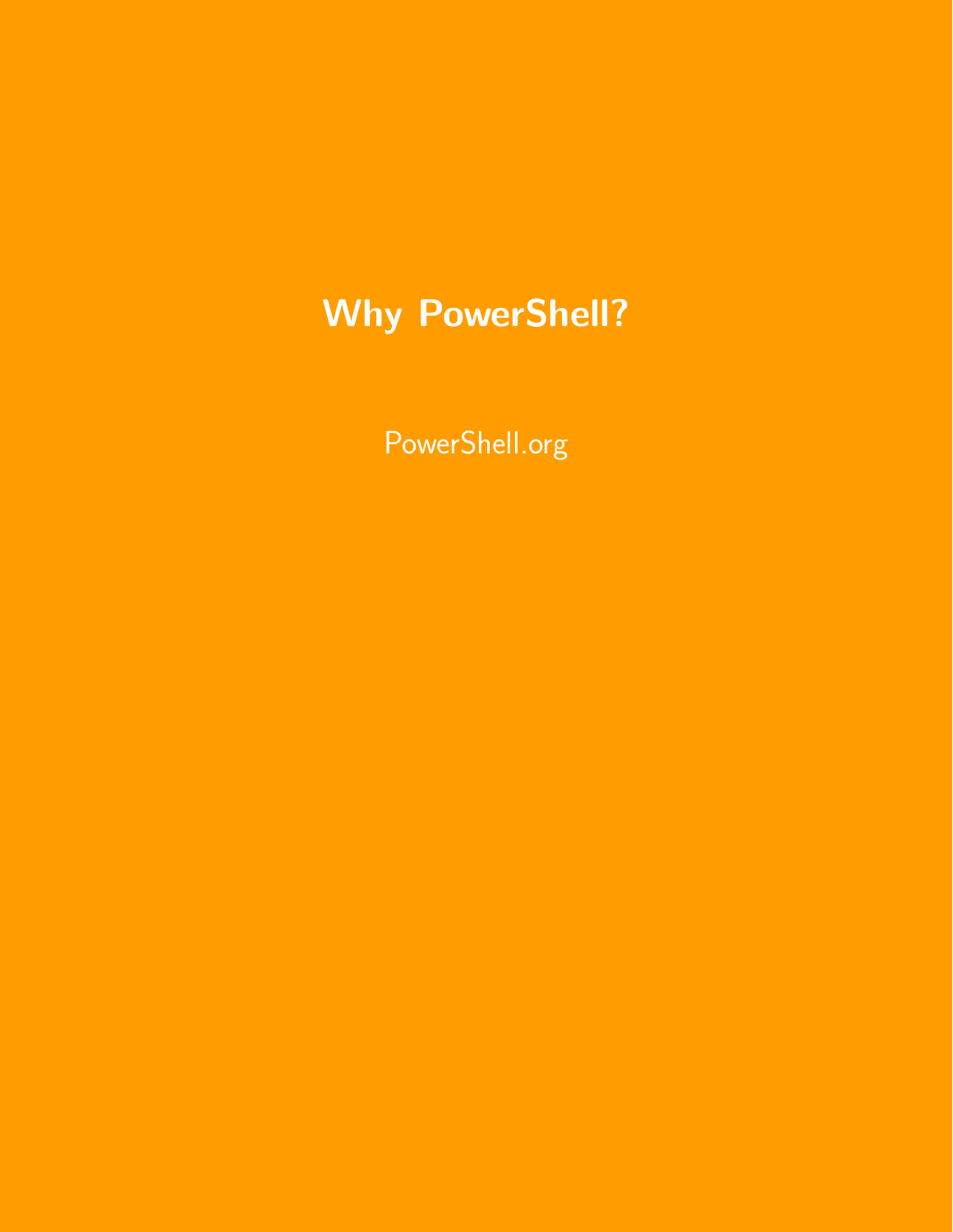### PowerShell.org

This project can be followed at:

<https://www.penflip.com/powershellorg/why-powershell>

©2015 PowerShell.org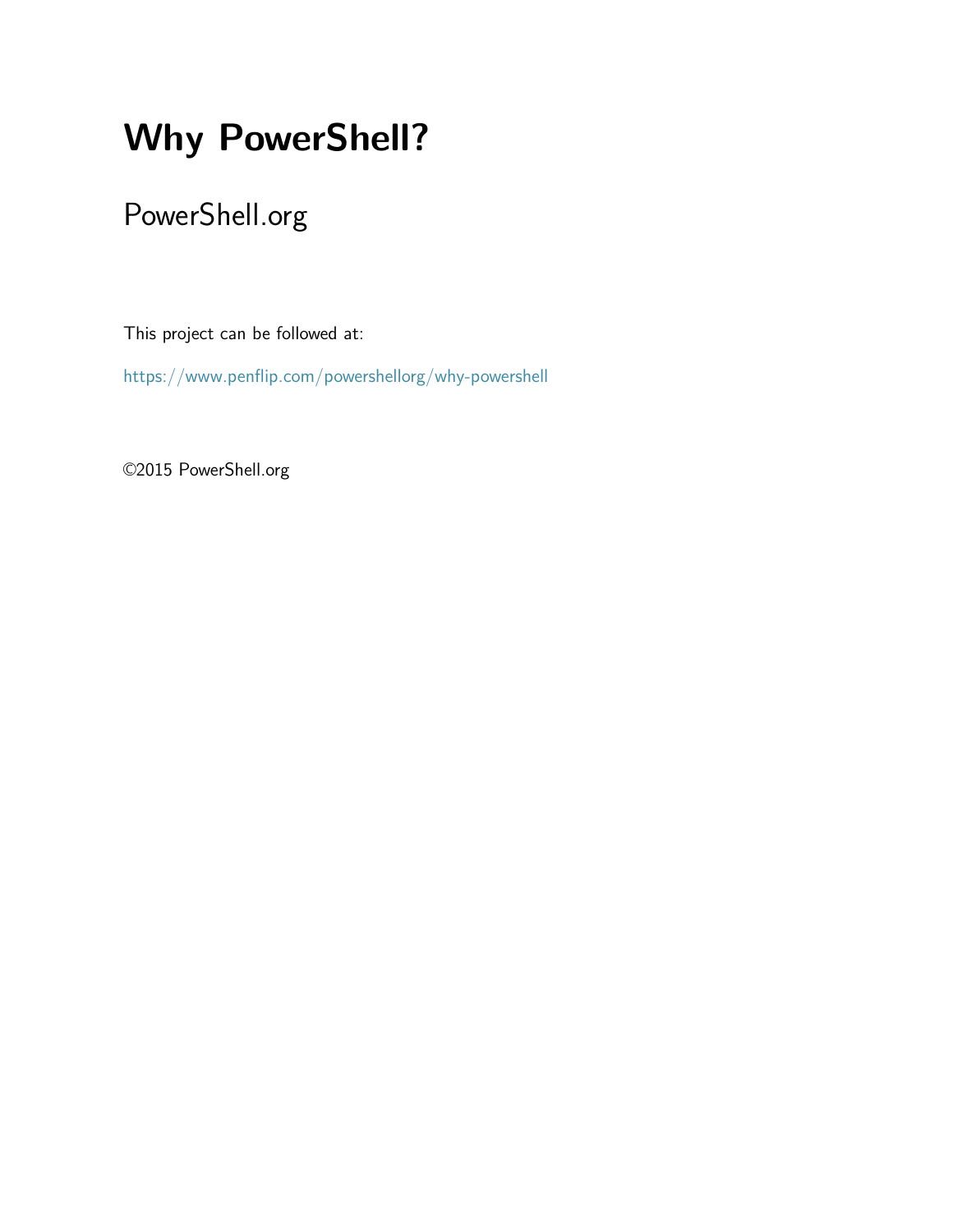# **Contents**

|    | 1 Why PowerShell?                                                                                                                                                                                                                                                                        | 4                                                         |
|----|------------------------------------------------------------------------------------------------------------------------------------------------------------------------------------------------------------------------------------------------------------------------------------------|-----------------------------------------------------------|
|    | <b>A Brief Overview</b>                                                                                                                                                                                                                                                                  | 5                                                         |
| 3  | Why Scripting? Why a Shell?                                                                                                                                                                                                                                                              | 6                                                         |
| 4  | <b>Why PowerShell?</b><br>PowerShell is both a command-line shell and scripting language business as a set of the PowerShell is both a command-line shell and scripting language business.<br>PowerShell can interact with a dizzying number of technologies.                            | 7<br>$\overline{7}$<br>$\overline{7}$<br>8<br>8<br>8<br>8 |
| 5. | <b>The Business Story</b>                                                                                                                                                                                                                                                                | 10                                                        |
| 6  | Where can you learn more?                                                                                                                                                                                                                                                                | 11                                                        |
| 7  | Why PowerShell Remoting? (While We're Answering "Whys")<br>But here's the best reason response to the contract of the contract of the set of the set of the set of the set of the set of the set of the set of the set of the set of the set of the set of the set of the set of the set | 12<br>12<br>13<br>13                                      |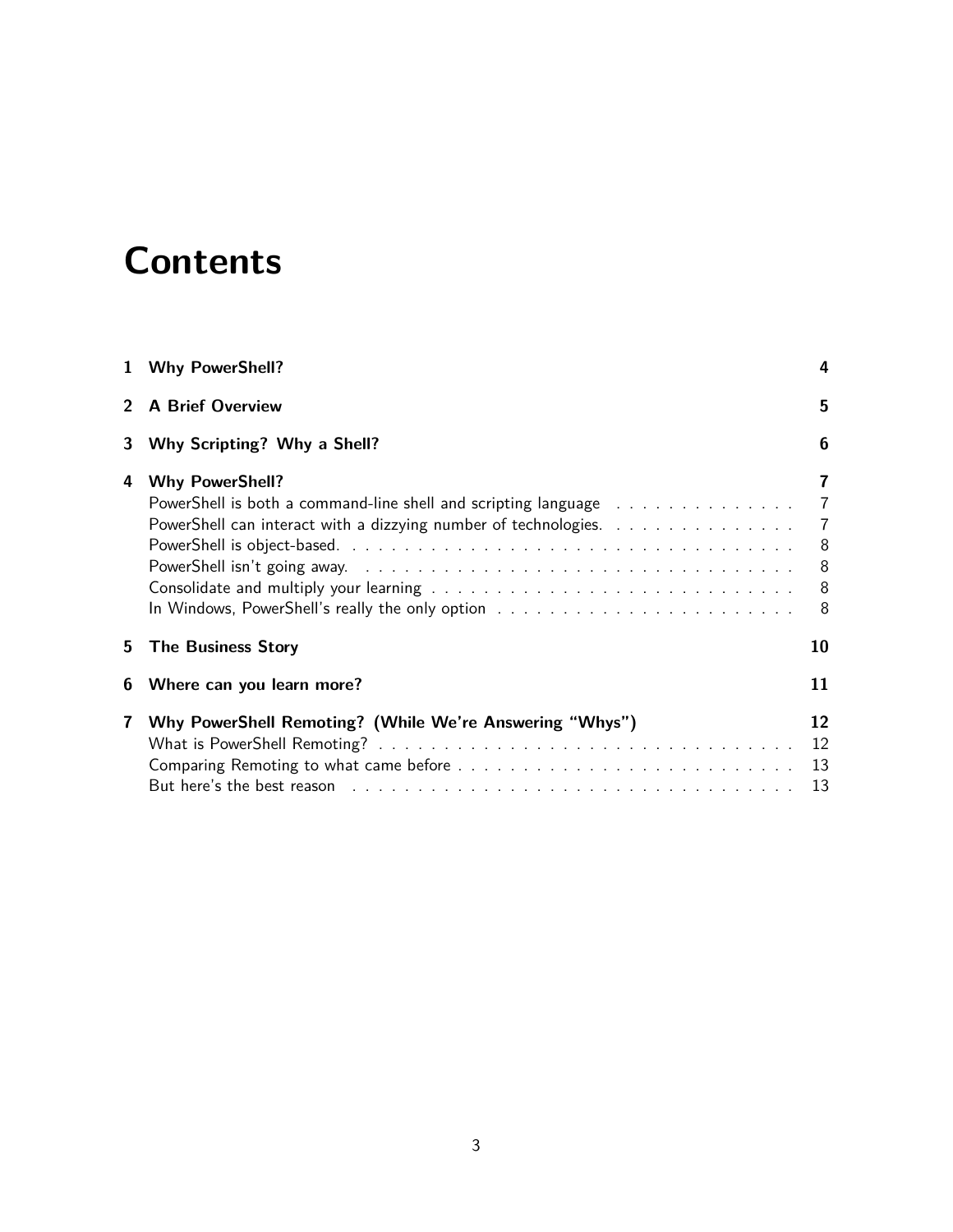<span id="page-3-0"></span>By Warren Frame and Don Jones

An incredibly concise look at why Windows PowerShell is important, from both a technical and business perspective.

Visit Penflip.com/powershellorg to check for newer editions of this ebook.

This guide is released under the Creative Commons Attribution-NoDerivs 3.0 Unported License. The authors encourage you to redistribute this file as widely as possible, but ask that you do not modify the document.

PowerShell.org ebooks are works-in-progress, and many are curated by members of the community. We encourage you to check back for new editions at least twice a year, by visiting Penflip.com/powershellorg.

You can download this book in a number of different formats (including Epub, Pdf, Microsoft Word and Plain Text) by clicking on the 'Download' link on the right.

PDF Users: Penflip's PDF export often doesn't include the entire ebook content. We've reported this problem to them; in the meantime, please consider using a different format, such as EPUB, when you're downloading the book.

You may register to make corrections, contributions, and other changes to the text - we welcome your contributions! [check out our contributor tips and notes before jumping in.](https://www.penflip.com/powershellorg/contributing-to-powershellorg-ebooks)

You may also subscribe to our monthly e-mail TechLetter for notifications of updated ebook editions. Visit PowerShell.org for more information on the newsletter.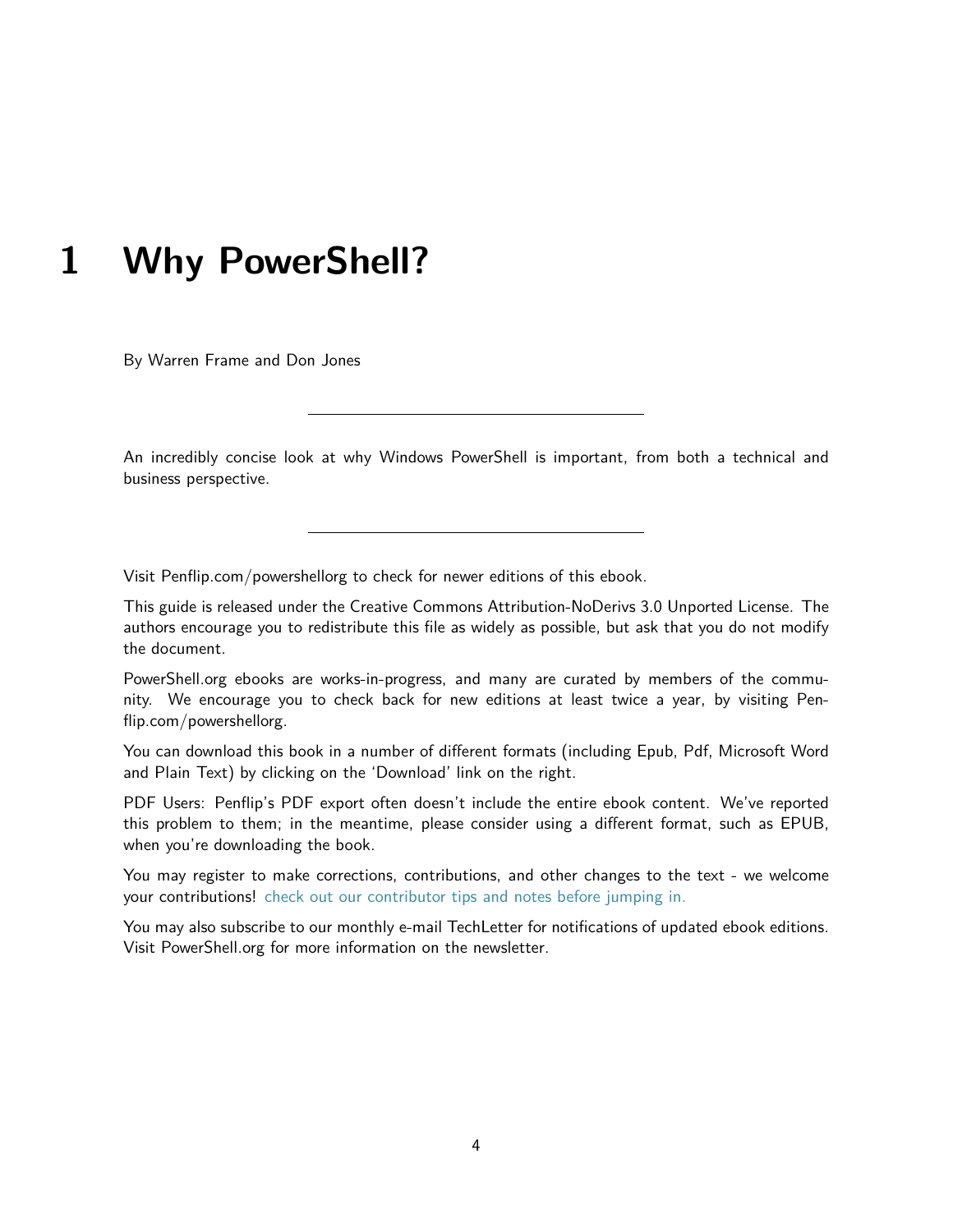## <span id="page-4-0"></span>**2 A Brief Overview**

PowerShell etnhusiasts often find themselves explaining why someone with responsibilities on the Microsoft side of the IT shop should learn PowerShell. We decided to write this as a reference going forward.

We won't be arguing for PowerShell over other Microsoft languages such as VBScript or batch, or general purpose languages such as Python or Perl. There is a place for all of these languages, but if you work with the Microsoft and surrounding ecosystems, PowerShell is an important language to learn.

What's also important to understand is that *Microsoft has made an enormous commitment to PowerShell*. It isn't going away, and indeed the company is building more and more of their management solutions on top of it. To a degree, Microsoft is even backing off from building management tooling, knowing that you can use PowerShell to build your own tools. That's significant.

But let's move on.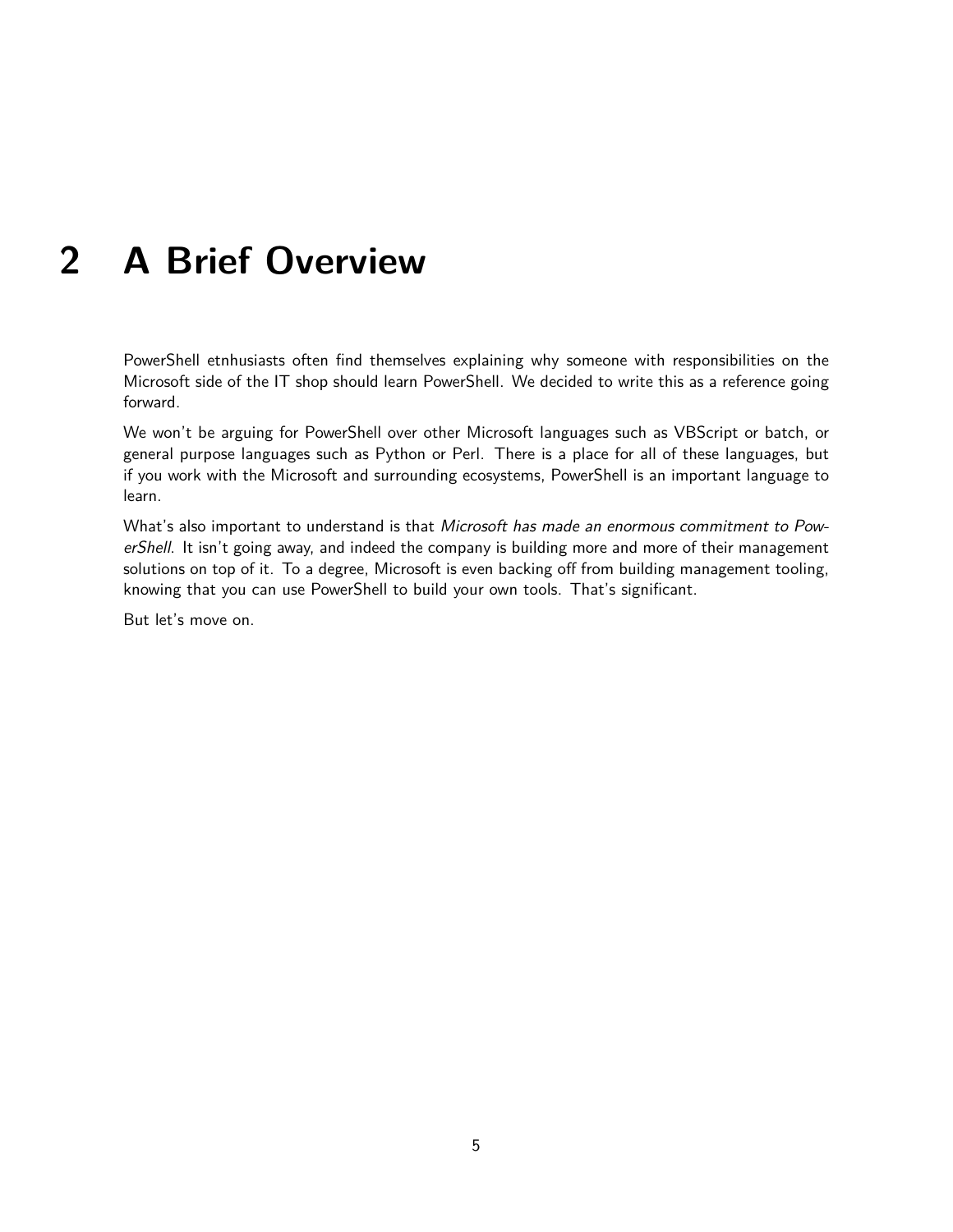### <span id="page-5-0"></span>**3 Why Scripting? Why a Shell?**

Before we dive into PowerShell itself, let's tackle the importance of scripting and automation, an integral facet of PowerShell.

You've probably seen this [XKCD comic](http://xkcd.com/1205/) or something similar to justify scripting. While saving time is certainly a factor behind the importance of scripting and automation, it is hardly the only justification.

Here are a few others to consider:

- *•* **Consistency**. A scripted solution will run the exact same script every time. No risk of typos, forgetting to complete the task, or doing the task incorrectly. *Reduce human error*.
- *•* **Audit trail**. There are many tasks where having an audit trail would be helpful, perhaps including what task was performed, important results, errors that occurred, when the task ran, who ran it, and so forth. Scripts can provide this trail, and in PowerShell v5 and later, the shell itself features extensive logging capabilities.
- *•* **Modular code**. You might spend more time on a particular function than time savings justify, but you can generally re-use or borrow ideas from the code later.
- *•* **Documentation**. Is there documentation for the task? Is it up to date? A well written and commented script can generally serve as a helpful base level of documentation that might not exist for a manual task. In some cases, the script can document the process that it automates, helping to preserve institutional knowledge.
- *•* **Education**. Administrators who can automate tasks are almost always more well-versed in the technology as a result. That makes them better planners, architects, troubleshooters, and operators, all of which convey benefit to the organization.
- *•* **Delegation**. With a scripted solution, you can typically delegate more functions closer to the teams best equipped to handle them. With PowerShell v3 and later specifically, scripts can enable extremely granular delegation of tasks, helping the overall IT team become more efficient and responsive.

The moral of the story is that scripting and automation is important, which is just one factor behind the value of learning PowerShell.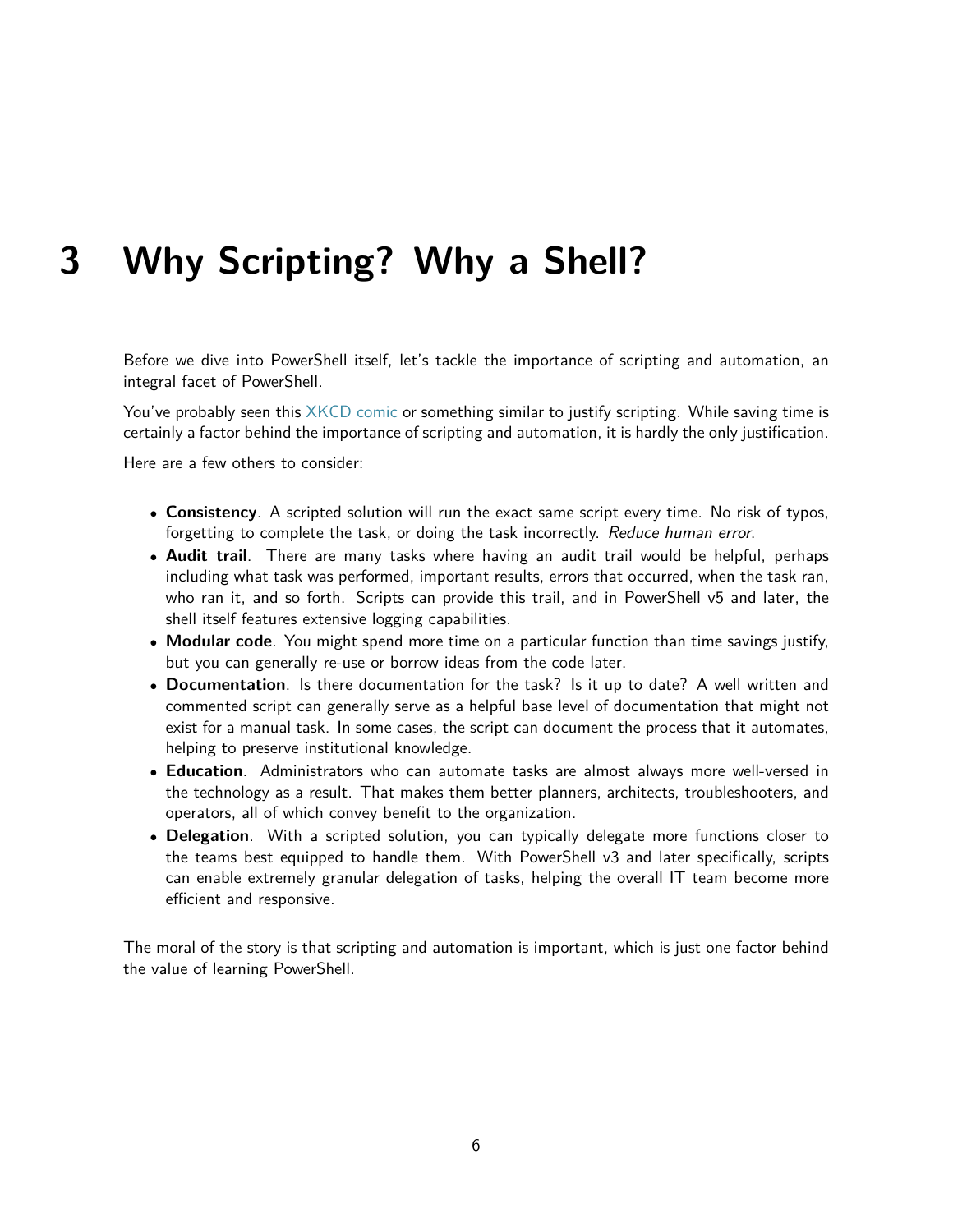<span id="page-6-0"></span>Microsoft describes PowerShell as "a task-based command-line shell and scripting language… built on the .NET Framework." What is so great about PowerShell? Why should you use it?

#### **PowerShell is both a command-line shell and scripting language**

<span id="page-6-1"></span>Fight fires quickly using existing or custom PowerShell commands or scripts at the shell, no need to compile code. Develop your code at the command line before creating a function or script around it. Write quick and dirty scripts that you will use a single time or a handful of times. Write formal, readable, production level scripts that will maintain your services for years.

What is the cost of this investment? Learning PowerShell. Pretty reasonable, considering you will likely need to do so regardless of your current language of choice, assuming you work with the Microsoft ecosystem.

#### **PowerShell can interact with a dizzying number of technologies.**

<span id="page-6-2"></span>The .NET Framework, the Registry, COM, WMI, ADSI. Exchange, Sharepoint, Systems Center, Hyper-V, SQL. VMware vCenter, Cisco UCS, Citrix XenApp and XenDesktop. REST APIs, XML, CSV, JSON, websites, Excel and other Office applications.  $C\#$  and other languages, DLLs and other binaries, including Linux or Unix tools. A language that can work with and integrate these various technologies can be incredibly valuable.

Windows is not text based. Sooner or later you will need to do something that you can't do with -nix tools and other text based languages. Many of the technologies that PowerShell can interact with simply do not have text based interfaces, and may not even be directly accessible from more formal languages like Perl or Python.

The moral here is that PowerShell is the best "glue" Microsoft has ever provided us for tying together disparate systems. It's better than previous Windows-based shells because it understands, and works with, the API-based nature of Windows itself, which is vastly different from what previous text-based shells did.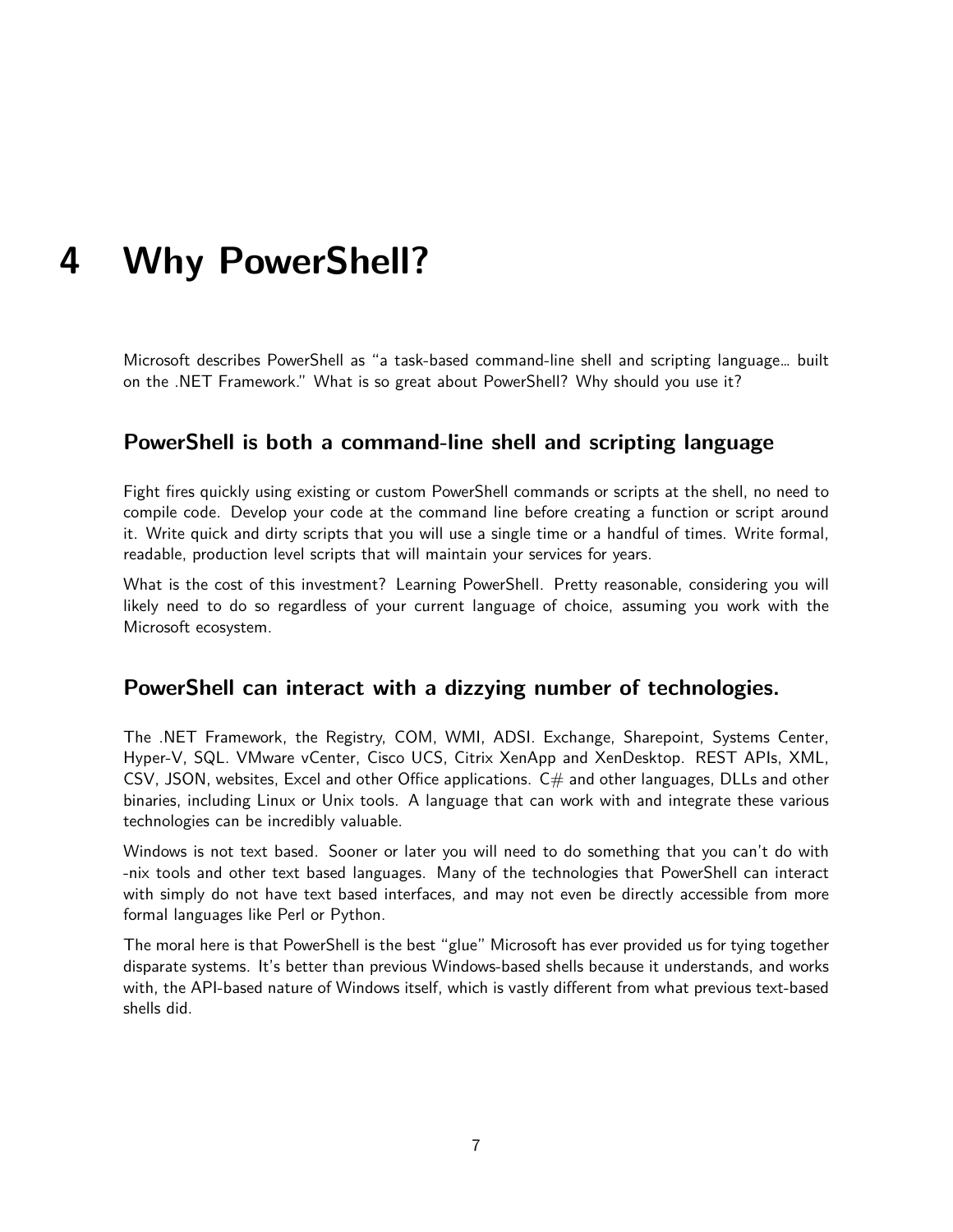#### **PowerShell is object-based.**

<span id="page-7-0"></span>This gives us incredible flexibility. Filter, sort, measure, group, compare or take other actions on objects as they pass through the pipeline. Work with properties and methods rather than raw text.

If you have spent time deciphering and programmatically working with text based output, you know how frustrating it can be. What delimiter do I split on? Is there even a delimiter? What if a particular result has a blank entry for a column? Do I need to count characters in each column? Will this count vary depending on the output? With objects, this is all done for you, and makes it quite simple to tie together commands and data across various technologies.

#### **PowerShell isn't going away.**

<span id="page-7-1"></span>Microsoft is putting its full weight behind PowerShell.

PowerShell support is a requirement in the Microsoft Common Engineering Criteria, and a Server product cannot be shipped without a PowerShell interface. That means very few Microsoft server products can't be managed by PowerShell - and the few that can't, will be able to soon.

Vendors other than Microsoft have strong support for PowerShell. This includes IBM, Cisco, Citrix, VMware, NetApp, Dell, and dozens more.

In many cases Microsoft uses PowerShell to build the GUI management consoles for its products. Some tasks can't be performed in the GUI and can only be completed in PowerShell. This is a big deal: In an increasing number of situations, *you can't manage the product fully unless you use PowerShell.* That applies to cloud-based offerings like Azure and Office 365, too.

#### **Consolidate and multiply your learning**

<span id="page-7-2"></span>Your reward for learning PowerShell is the improved ability to control and automate the many technologies it integrates with. You can use the same set of commands to filter, export, redirect, modify, extend, and perform actions against output for all of these technologies. You can pick up PowerShell skills and take them in any direction you need - Hyper-V, vCenter, SQL, AD, XenApp, and more.

Your reward for learning specific tools or executables such as net.exe or schtasks.exe, is the ability to work with those specific tools. With PowerShell, your learning investment blossoms into an enormous ecosystem of capability.

#### **In Windows, PowerShell's really the only option**

<span id="page-7-3"></span>VBScript is deprecated, and you're not going to see further development. VBScript was already anemic in terms of the things it could "touch," making it a poor "glue" for connecting systems and processes.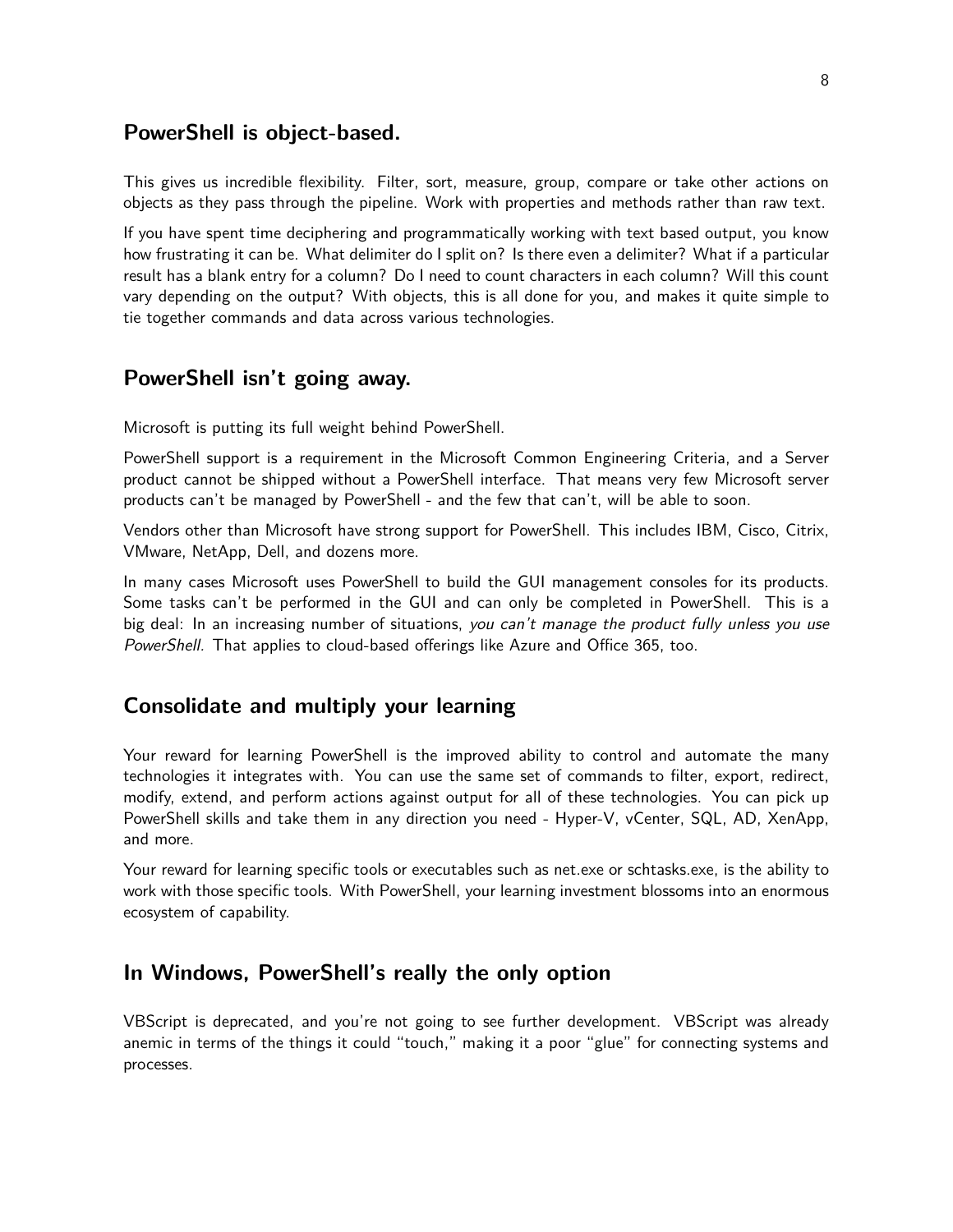And nothing else even came close to VBScript. Python, Perl, you name it - they're great on Linux, a predominantly text-based OS, but they were nigh-useless on Windows, since they couldn't access the many and varied APIs Windows uses for management.

PowerShell consolidates all of those APIs into a single, largely-consistent interface that's focused on systems operations and administration.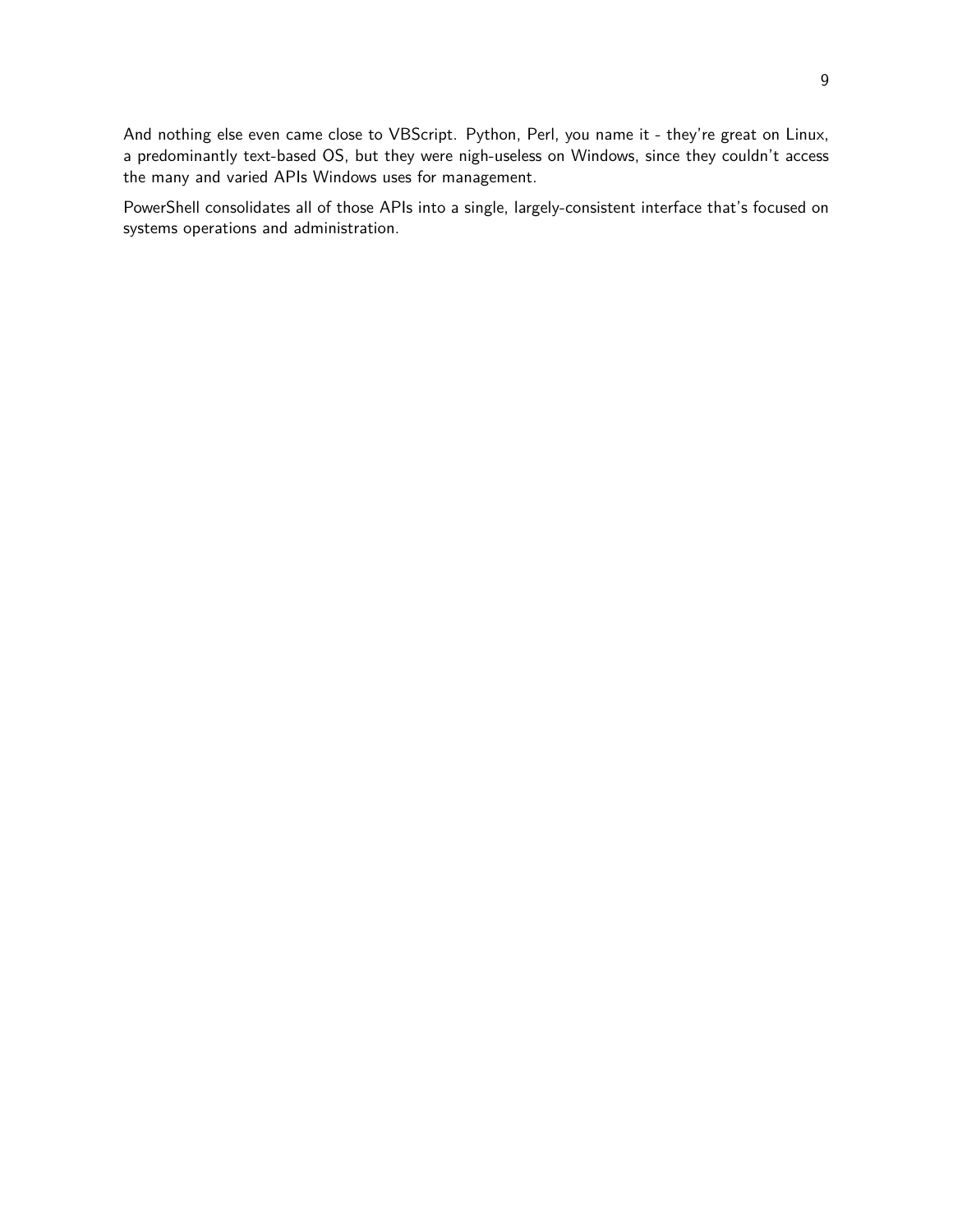## <span id="page-9-0"></span>**5 The Business Story**

If you've ignored PowerShell up until now, or were skeptical about it, let's look at what Microsoft has done.

In **version 1**, PowerShell emerged as a the first management interface specifically designed for administrative automation.

In **version 2**, PowerShell gained native remote management capabilities, enabling remote management of any server or client running PowerShell. PowerShell's "reach" extended to hundreds of management APIs, enabling real-world management. The product also matured a deceptively simple, powerful scripting language that can be used to build professional-grade units of automation.

In **version 3**, PowerShell learned to run long-running tasks in a disconnected, stateless fashion called *workflows*. The product's reach extended even further, covering all major Microsoft server platforms, and pushing into Microsoft's cloud offerings. By this version, PowerShell was a very real thing, so much so that many Microsoft native GUIs began to use PowerShell "under the hood."

In **version 4**, PowerShell was extended with even more "reach," and gained a new technology: Desired State Configuration. DSC lets administrators describe, in more-or-less plain text, how a computer should be configured. Leveraging the existing investment in PowerShell, DSC then puts the machine into that state, and *keeps* it there.

In **version 5**, PowerShell matured DSC and extended its "tool making" capabilities into professional developer space. With support in Visual Studio, PowerShell started to span a much broader spectrum of user, from entry-level administrators to advanced developers.

The point is that Microsoft has *clearly* been building PowerShell since its v1 release in 2006. They've done so in a way that *they've never done before* in languages like VBScript, and they've done so while maintaining consistency and efficiency.

What's more, PowerShell has inspired a broad ecosystem of supporting vendors, and an enthusiastic global community. Administrators are, more than ever, able to get assistance, answers, and even ready-made solutions from those vendors and that community.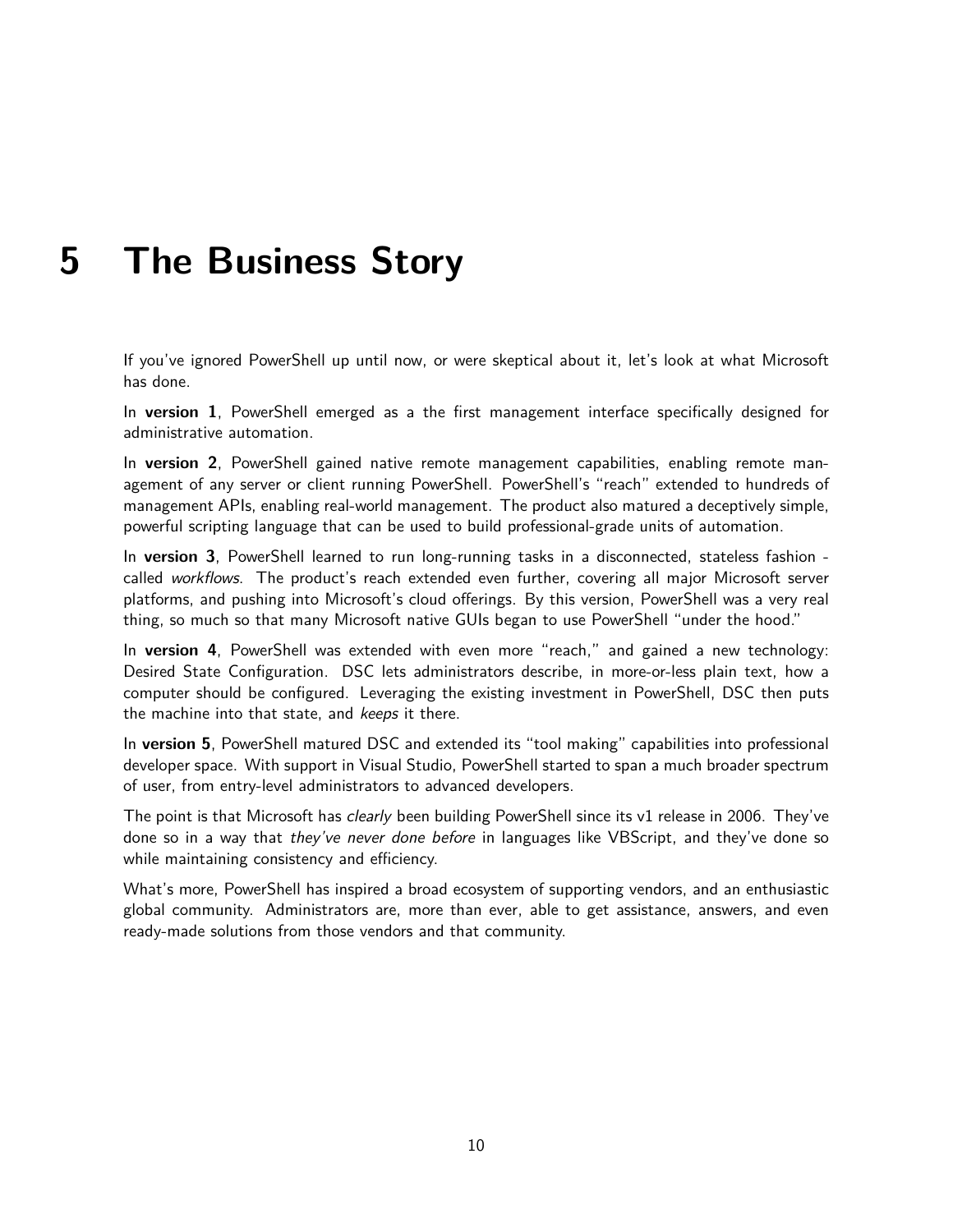### <span id="page-10-0"></span>**6 Where can you learn more?**

There is a wealth of information on PowerShell.

- *•* Start at [PowerShell.org](http://powershell.org), a community-owned and -operated web site that hosts a friendly Q&A forum. The organization also offers numerous [free ebooks](http://powershell.org/wp/ebooks), runs the annual [PowerShell Summit](http://powershellsummit.org) event in North America and Europe, hosts a DSC GitHub repository, runs an annual Scripting Games contest, and much more.
- Anyone with development or scripting experience should pick up [PowerShell in Action v2.](http://www.manning.com/payette2/) It's written by the co-designer and principle author of PowerShell, Bruce Payette, and is the standard reference. It provides the best depth you will get short of verbose articles on the web, gives insight into some of the design decisions behind the language, and is perfectly applicable today despite being written for PowerShell v2. Windows PowerShell for Developers is more narrowly focused but a good read for the experienced.
- *•* Those without scripting or development experience might want to start with lighter reading, such as [Learn Windows PowerShell in a Month of Lunches](http://manning.com/jones3/).
- *•* Want to learn on the fly? PowerShell includes everything you need to learn directly from the shell. Get-Command, Get-Help, Get-Member, and Select-Object will get you exploring and learning PowerShell.
- *•* Prefer videos? Product inventor Jeffrey Snover and Jason Helmick hosted two free PowerShell sessions that have proven quite popular: [Getting Started with PowerShell 3.0](http://channel9.msdn.com/Series/GetStartedPowerShell3) and [Advanced](http://channel9.msdn.com/Series/advpowershell3) [Tools and Scripting with PowerShell 3.0.](http://channel9.msdn.com/Series/advpowershell3) Or, check out the [PowerShell.org YouTube channel,](http://youtube.com/powershellorg) featuring technical videos and session records from every PowerShell Summit event.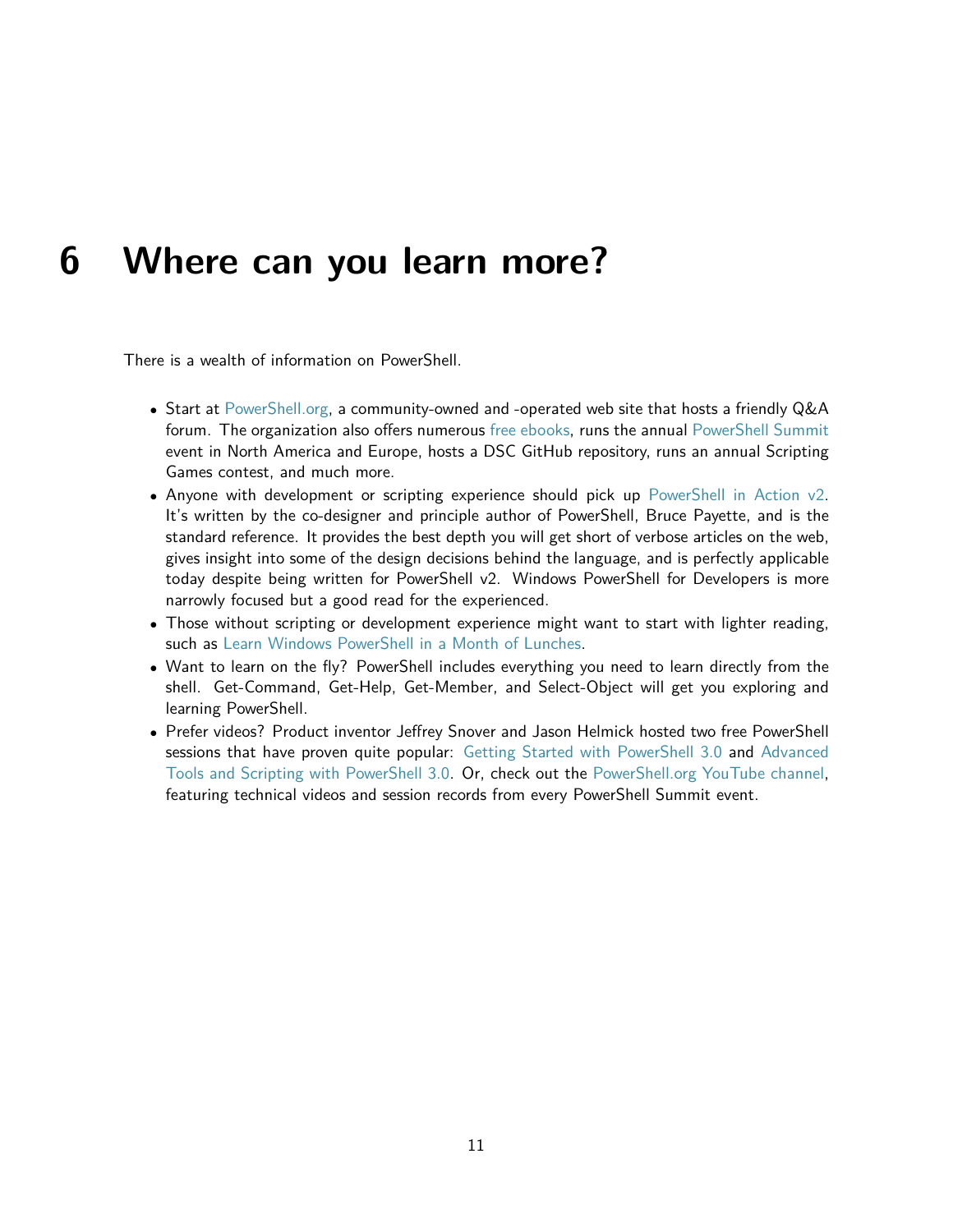# <span id="page-11-0"></span>**7 Why PowerShell Remoting? (While We're Answering "Whys")**

Another big question that comes along is, "why should we enable PowerShell Remoting?"

First, understand a couple of things - which are going to seem a bit rude. Sorry.

- PowerShell Remoting has been around since 2008. If you're seriously just asking yourself this now, then you're doing a poor job of managing your IT environment. Also released since 2008 were smart watches, Microsoft (formerly Windows) Azure, the Tesla Roadster, Disney's "Frozen," affordable LED light bulbs, and the iPhone 3G, 3GS, 4, 4S, 5, 5S, and 6 models. Just in case you missed those as well.

- Information technology is an industry of change. The perfectly reasonable decisions you made in 2003 are going to need to be periodically revisited, due to aforementioned change.

With that out of the way, let's briefly talk about…

#### **What is PowerShell Remoting?**

<span id="page-11-1"></span>Remoting is simply a way for management tools on one computer to talk to services on another computer, so that you can remotely manage those services.

Remoting is based on HTTP, and uses a protocol called WS-Management (WS-MAN). It requires servers to have a single open port, and routes all incoming management traffic through that one port. WS-MAN traffic can be logged, can be proxied through security servers (provided by third parties), and can be completely encrypted by means of SSL.

Like all HTTP traffic, Remoting is essentially transmitting text back and forth. Remoting simply specifies a way for that text to be laid out (predominantly in an XML variant) so that tools and services can understand each other.

Remoting does not in any way affect the security of your network under default conditions. It does not, by default, transmit usernames or passwords - encrypted or otherwise. In a non-domain environment, you can create an environment where passwords would be transmitted, but it really wants that to be encrypted by SSL, so you'd be using HTTPS.

Remoting doesn't in any way give anyone special privileges. The technology literally can't let someone do something they don't have permission to do, unless you've gone through a rather complex setup for something called *delegated administration*. In that case, you can enable specific users to perform